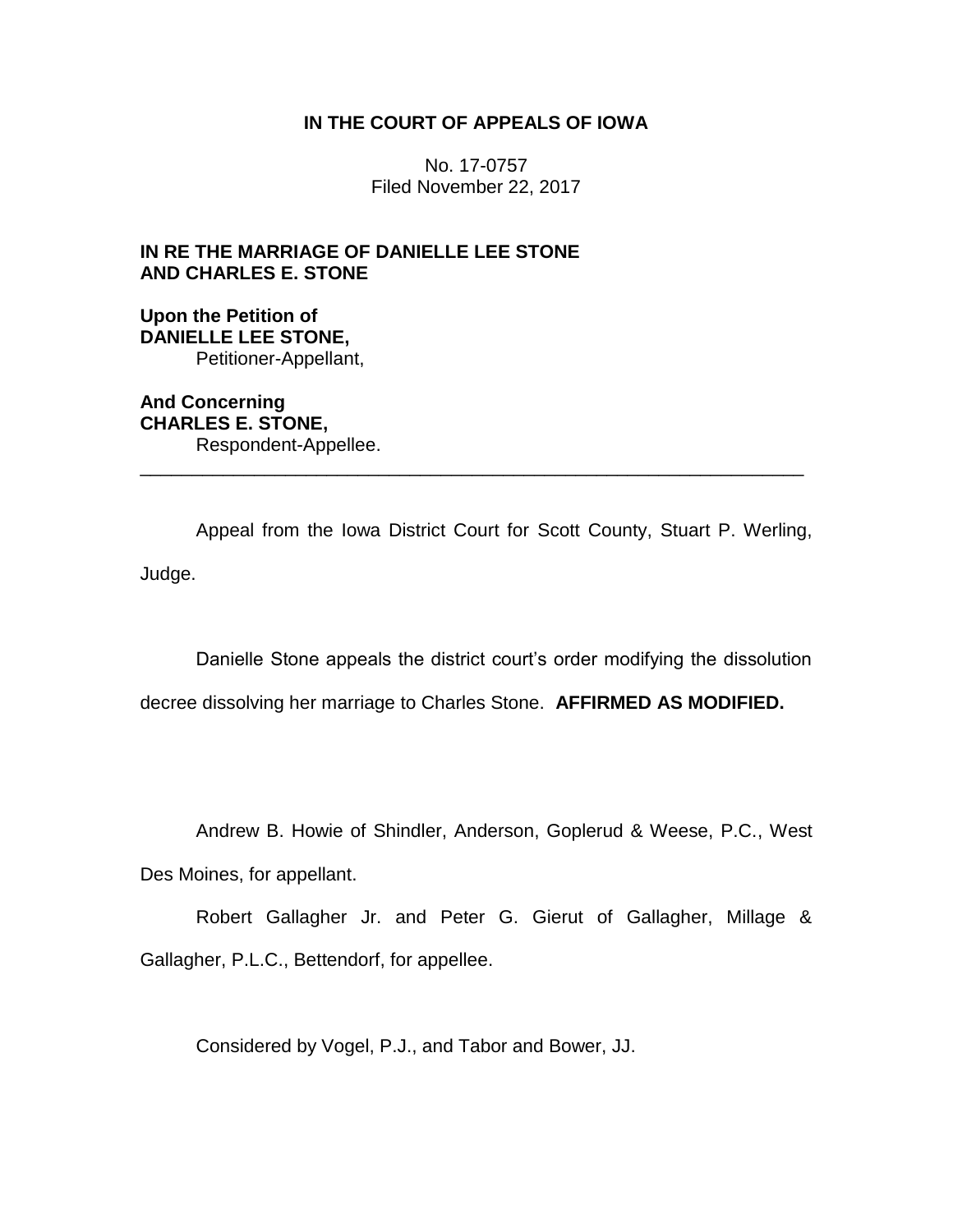### **BOWER, Judge.**

Danielle Stone appeals the district court's order modifying the dissolution decree dissolving her marriage to Charles Stone, claiming the court erred in (1) failing to modify legal custody, (2) awarding her sole decision making authority concerning educational and medical matters, (3) awarding her both tax exemptions and (4) modifying visitation. We find there is no basis to modify the legal custody of the children, award sole decision making authority to Danielle on medical and educational matters, or modify the distribution of tax exemptions. However, we find the district court improperly modified the visitation provisions of the dissolution decree. We affirm the district court as modified.

### **I. Background Facts and Proceedings**

Danielle and Charles' marriage was dissolved on October 23, 2012. The parties were granted joint legal custody of their two minor children, K.S. and Z.S. Danielle was granted physical care of the children. At the time of the dissolution Danielle lived in Bettendorf, Iowa, and Charles lived in Mount Clemens, Michigan, a suburb of Detroit. Charles was in the process of moving from Mount Clemens to Royal Oak, another suburb of Detroit approximately twenty miles closer. Under the terms of the decree Charles was responsible for the transportation of the children to and from Michigan during his visitation.

K.S. was diagnosed with a reading-based learning disability after the entry of the decree. Both Danielle and Charles claim they took appropriate action to address the diagnosis though Danielle claims Charles did not adequately support K.S.'s progress during his visitation. In 2015, Z.S. was diagnosed with Attention Deficit Hyperactivity Disorder (ADHD). Z.S. struggled both educationally and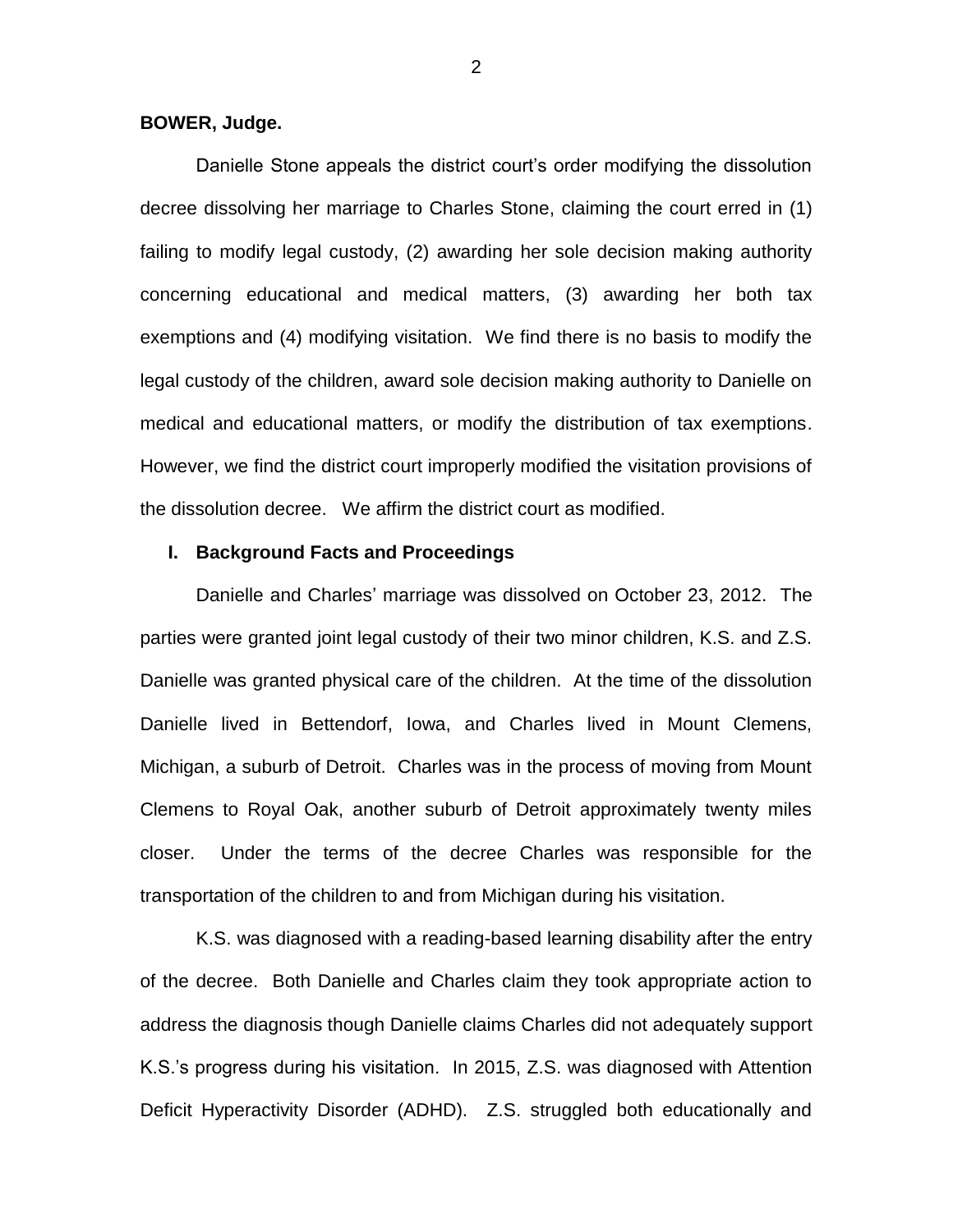socially culminating in a suicide threat. Danielle and Charles were unable to agree on a treatment plan. Charles supported non-medication based treatments first, including martial arts and behavior modification before moving to medication based alternatives. Charles also claims he was not provided adequate information to make a fully informed decision.

Danielle filed a petition to modify the dissolution decree to award her either sole legal custody of both children or establish an exclusive right to make decisions regarding educational and medical matters for the children and the right to claim both children as tax exemptions. Charles counterclaimed for modification of visitation. The district court found awarding sole legal custody or decision making authority was inappropriate. The district court did modify visitation in favor of Charles, requiring Danielle to transport the children approximately halfway, after finding his move to Michigan was a material change not contemplated at the time of the original decree. The district court also refused to modify the award of income tax exemptions. Danielle now appeals.

### **II. Standard of Review**

Equitable actions are reviewed de novo. Iowa R. App. P. 6.907. We examine the record and adjudicate the rights of the parties anew. *In re Marriage of Williams*, 589 N.W.2d 759, 761 (Iowa Ct. App. 1998). Because the district court is in a unique position to hear the evidence, we defer to the district court's determinations of credibility. *In re Marriage of Brown*, 487 N.W.2d 331, 332 (Iowa 1992). While our review is de novo, the district court is given latitude to make determinations, which we will disturb only if equity has not been done. *In re Marriage of Okland*, 699 N.W.2d 260, 263 (Iowa 2005).

3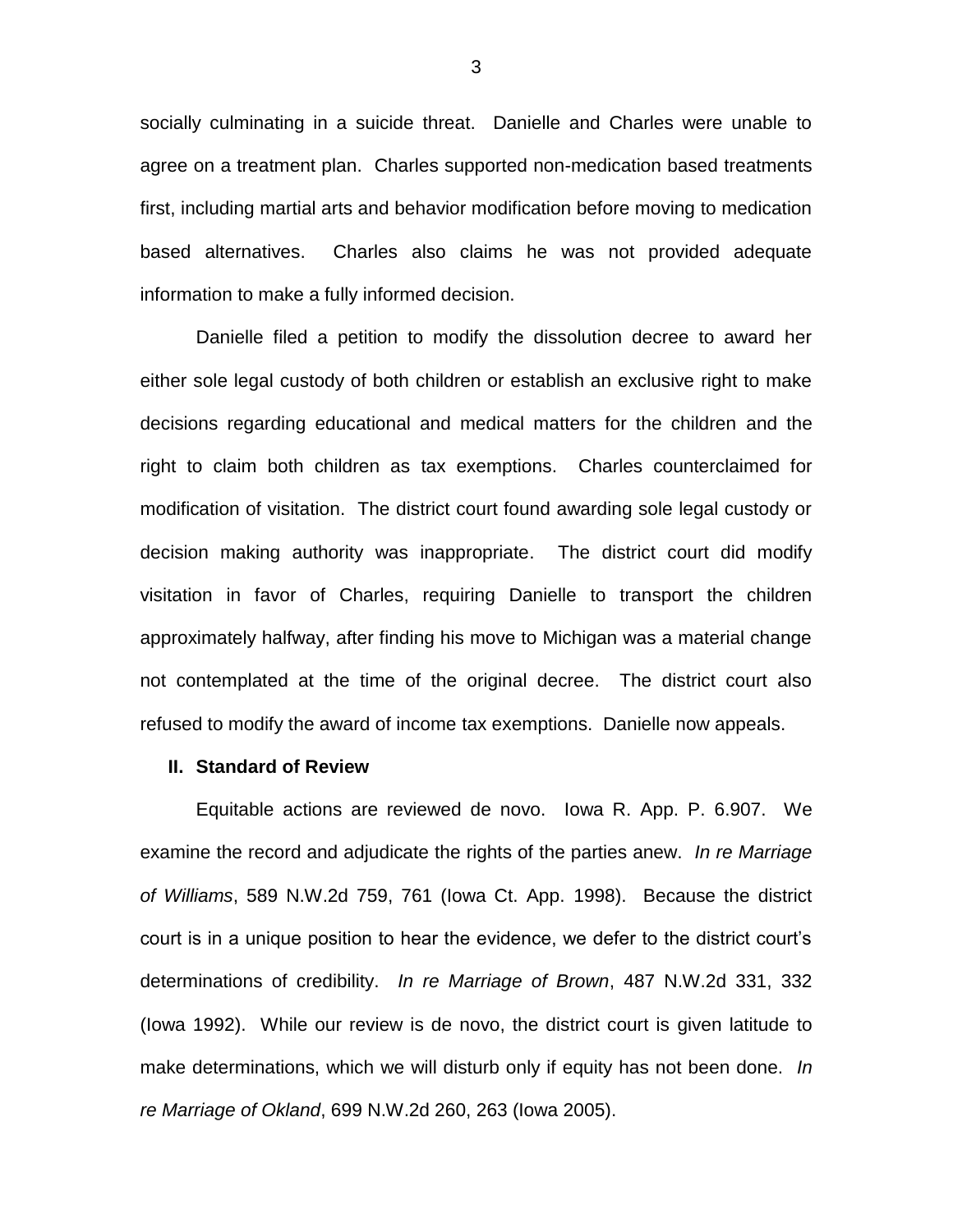### **III. Sole Legal Custody**

Danielle claims Charles unreasonably withheld his consent to treat Z.S.'s ADHD and unreasonably interfered with or did not properly continue efforts to accommodate K.S.'s reading-based learning disability, and as a result, custody should be modified or she should be given sole decision making in the areas of education and medical treatment. We place a high burden on a parent who seeks modification based on the tenet that "once custody has been fixed it should be disturbed for only the most cogent reasons." *In re Marriage of Brown*, 778 N.W.2d 47, 52 (Iowa Ct. App. 2009). The district court stated, "At trial, Charles complained he was not provided with sufficient information upon which he could make an informed decision to apply medication to his child. He expressed concern that the medication could be addictive, a concern the doctor testified was unwarranted. Charles testified he did not know this until he heard the doctor's testimony at trial and he is now satisfied the [medication] is appropriate."

We agree with the district court's summation, "[I]t is obvious Charles simply wanted information so he could make an informed choice. . . . [Danielle] merely gave Charles such information as she deemed appropriate. That Charles felt he was not fully informed was reasonable."

Danielle also requested sole decision making over educational decisions for the children. Danielle testified K.S. "was in summer school for three of the weeks that I had her, but they were not convenient weeks for [Charles]. He wasn't thrilled with the selection of time he received" for summer visitation. Danielle claims this is clear and convincing evidence Charles' hostility toward

4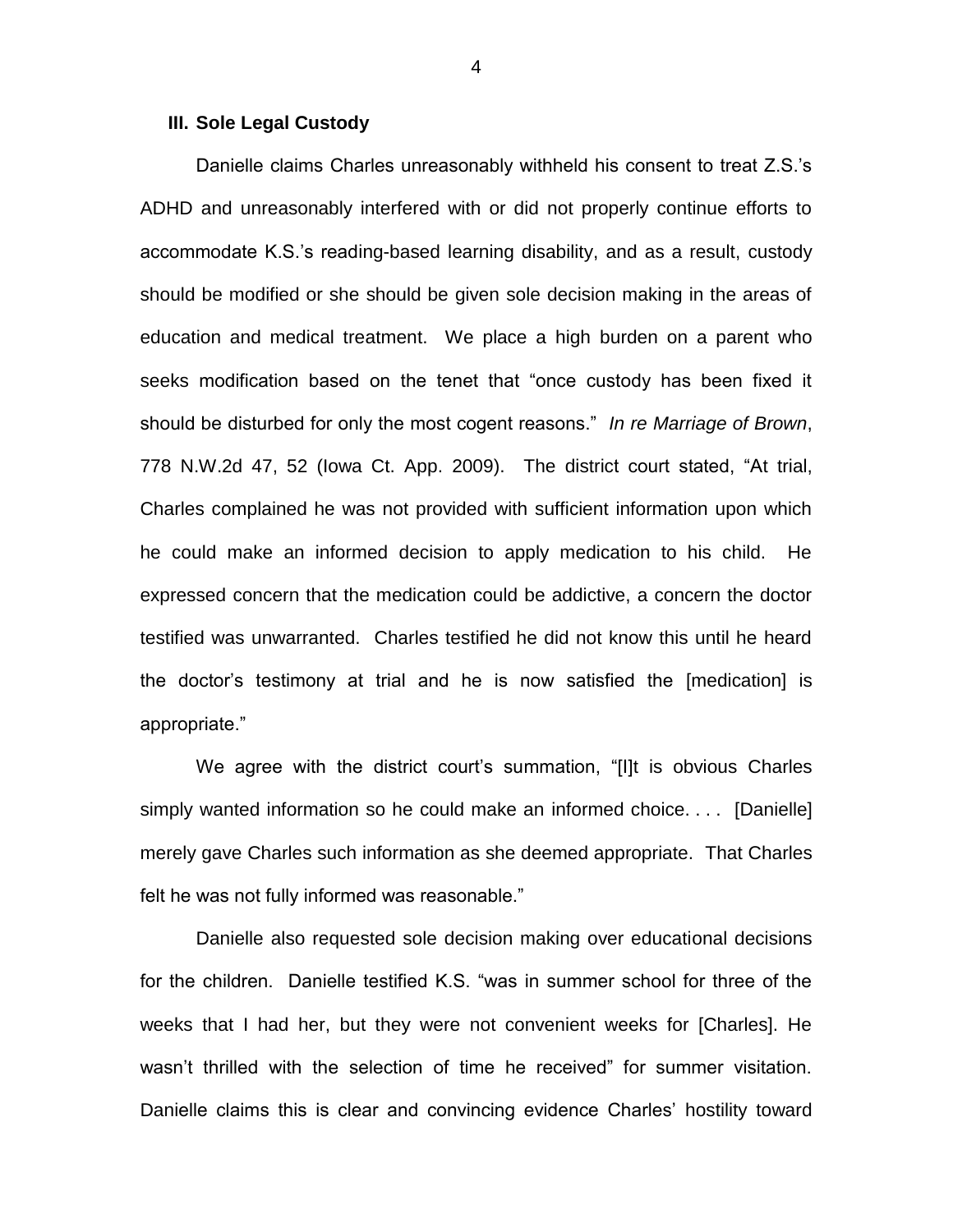Danielle negatively affected K.S. and her education requirements. This argument is without merit. It is likely Charles was upset he was unable to freely exercise visitation with his children over the summer, however, even though he "wasn't thrilled" he allowed the children to participate in summer school and other summer activities. We agree with the district court's finding there is no reasonable basis to change legal custody or grant Danielle sole decision making power over medical and educational issues.

#### **IV. Visitation**

In order to modify visitation provisions of a dissolution decree a party "must establish by a preponderance of evidence that there has been a material change in circumstances since the decree and that the requested change in visitation is in the best interests of the children." *In re Marriage of Salmon*, 519 N.W.2d 94, 95–96 (Iowa Ct. App. 1994). The district court found Charles' move from Iowa to Michigan was a change in circumstances not contemplated in the original decree. We disagree. At the time of the original decree Charles had already moved to Michigan and was preparing for a move within Michigan. The original decree also explicitly references Charles' Michigan address. It is clear this fact was contemplated at the time of the original decree. We find there is no material change in circumstances and set aside the district court's modification regarding visitation.

## **V. Tax Exemptions**

Finally Danielle claims she should be awarded the ability to claim both children as tax exemptions. Danielle claims the additional money she would receive due to the exemptions would be used to pay for further medical and

5